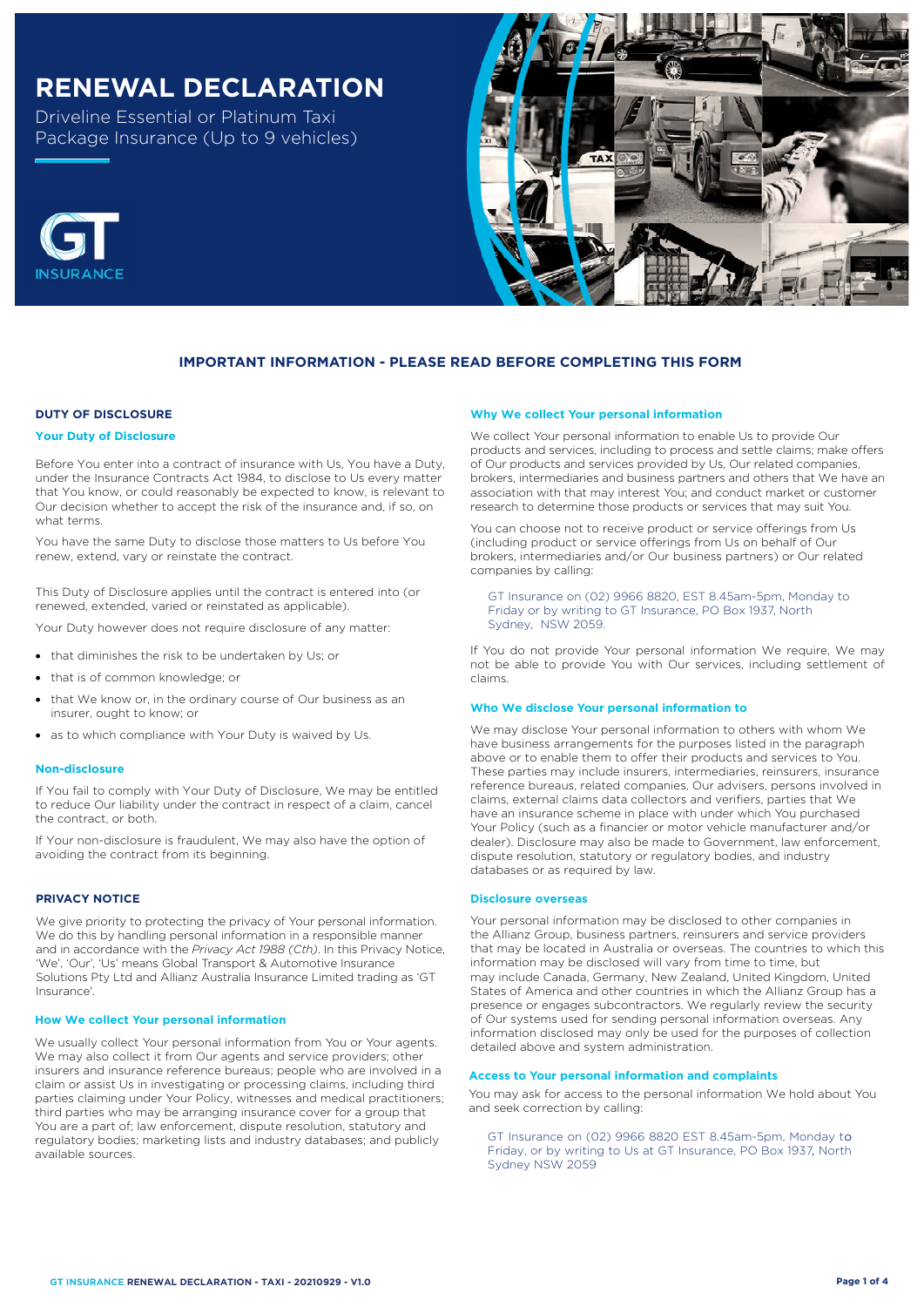Our Privacy Policy contains details about how You may make a complaint about a breach of the privacy principles contained in the *Privacy Act 1988 (Cth)* and how We deal with complaints. Our Privacy Policy is available at [www.gtins.com.au](https://www.gtins.com.au/documents-and-policies/) and [www.allianz.com.au](https://www.allianz.com.au/about-us/privacy/)

#### **Telephone Call Recording**

We may record incoming and/or outgoing telephone calls for training or verification purposes. Where We have recorded a telephone call, We can provide You with a copy at Your request, where it is reasonable to do so.

#### **Your Consent**

By providing Us with personal information You and any other person You provide personal information for, consent to these uses and disclosures until You tell Us otherwise. If You wish to withdraw Your consent, including for such things as receiving information on products and offers by Us or persons We have an association with, please contact Us.

## **GENERAL INSURANCE CODE OF PRACTICE**

The General Insurance Code of Practice was developed by the Insurance Council of Australia to further raise standards of practice and service across the insurance industry. The Code Governance Committee (CGC) is an independent body that monitors and enforces insurers' compliance with the Code.

You can obtain more information on the Code of Practice and how it assists you by contacting Us. Contact details are provided below and on the back cover of the Product Disclosure Statement or Policy Document.

, Friday, or by writing to Us at GT Insurance, PO Box 1937, North GT Insurance on (02) 9966 8820 EST 8.45am-5pm, Monday to Sydney NSW 2059

For more information on the Code Governance Committee (CGC) go to <https://insurancecode.org.au/>

#### **SUBROGATION**

You may prejudice Your rights in relation to a claim made under this policy if without prior agreement from Us, You make an agreement with a third party that will prevent Us from recovering a loss from that or another party.

#### **DUTY OF UTMOST GOOD FAITH**

Every insurance contract is subject to the duty of utmost good faith which requires both the Insured and the Insurer to act towards each other in utmost good faith. Failure to do so on the part of the Insured may prejudice any claim made under the policy or the continuation of insurance cover by the Insurer.

#### **CHANGE OF RISK OR CIRCUMSTANCE**

It is vital that You provide Us with notification of any changes in Your risk profile which may be relevant to the terms and conditions of this insurance. This is including but not limited to changes in business activities and acquisitions which occur after the date of the Declaration.

#### **THE INSURER**

Allianz Australia Insurance Limited (incorporated in Australia); ABN 15 000 122 850; AFS Licence No. 234708 of 10 Carrington Street Sydney, 2000.

### **THE UNDERWRITING AGENCY**

Global Transport & Automotive Insurance Solutions Pty Ltd (trading as GT Insurance) AFS Licence No. 240714 ABN 93 069 048 255 of Level 3, Suite 3.01, 213 Miller Street, North Sydney, NSW 2060 is an underwriting agency which specialises in arranging insurance in respect of Motor Vehicles and Mobile Plant and related insurances. GT Insurance acts as the agent of Allianz to market, solicit, offer, arrange and administer the insurance.

GT Insurance has a binding authority to issue, vary and cancel contracts of insurance and to deal with or settle claims on behalf of Allianz. If You need information about this insurance in the first instance, contact GT Insurance.

## **COMPLETING THIS FORM/QUESTIONNAIRE:**

- **Please complete all sections in full and provide any requested attachments.**
- **This form may be printed and completed in handwriting or it may be completed electronically as an interactive pdf with fillable form fields. If completing electronically, please download to your local computer and complete using Adobe Acrobat Reader (Fill & Sign tool).**
- **If more space is required when completing this form, please attach a separate sheet.**
- **The use of the term 'You' or 'Your' in this form refers to an Insured and their subsidiary companies and other entities in which they have a controlling interest.**
- **The use of the term 'We', 'Our' or 'Us' in this form refers to the Insurer and its Underwriting Agency.**
- **It is important to refer to the relevant Product Disclosure Statement and Policy Document which sets out the terms and conditions of cover offered. Please contact your local GT Insurance office or speak to your Intermediary.**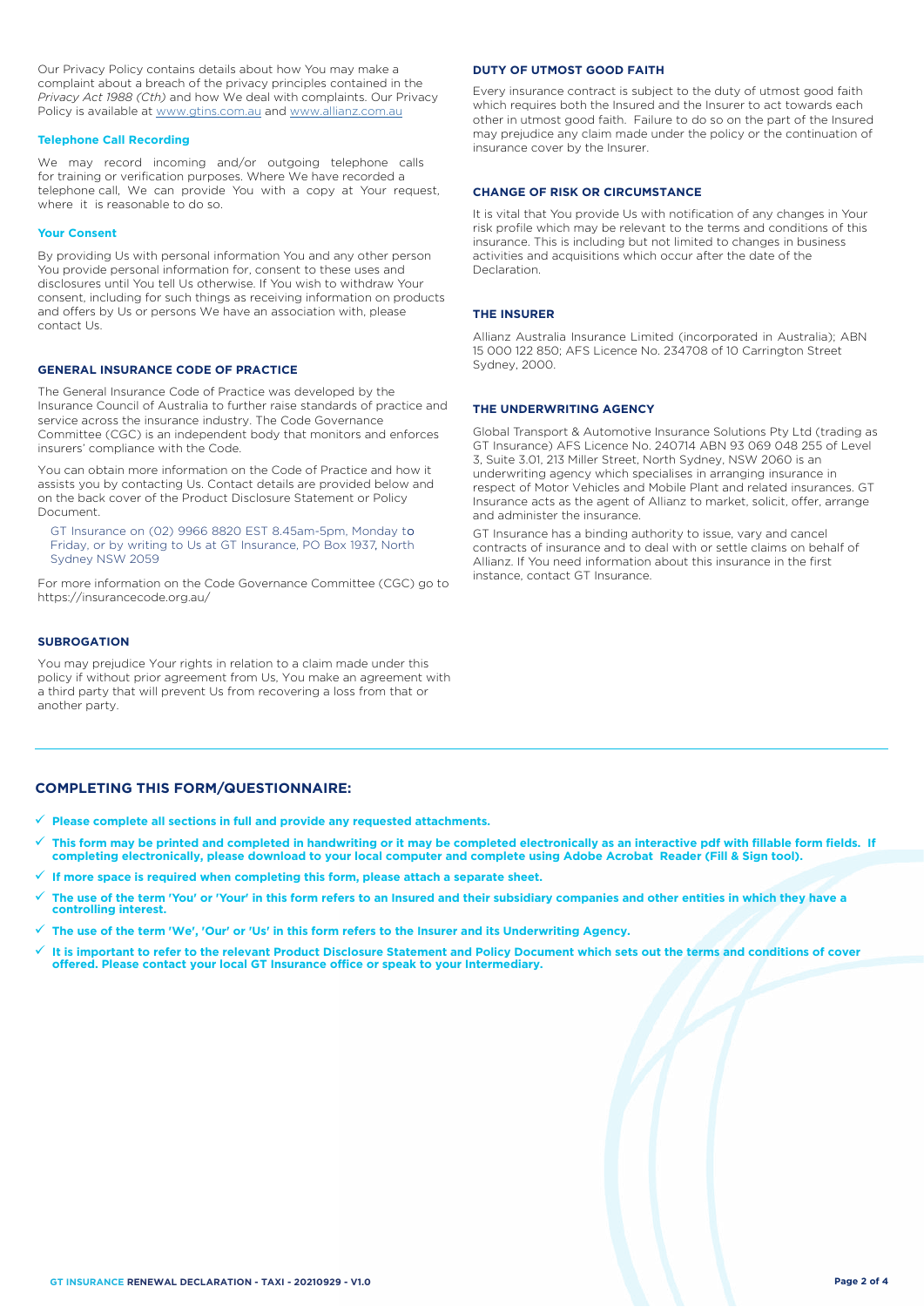| <b>Section 1. Policyholder Details</b>                                                                                       |                                                                                              |                  |    |
|------------------------------------------------------------------------------------------------------------------------------|----------------------------------------------------------------------------------------------|------------------|----|
| Name of Insured (if a Company,<br>please provide Operators name also)                                                        |                                                                                              |                  |    |
| Policy Number                                                                                                                | GT Insurance issue Taxi policies that typically begin<br>with TXP. For example: TXP12345678. |                  |    |
| <b>Section 2. Underwriting &amp; Claims Information</b>                                                                      |                                                                                              |                  |    |
| Please indicate if there have been any changes to the nature of your business over the last 12 months:                       |                                                                                              |                  |    |
| Select one:<br>Total number of vehicles which you operate:                                                                   | Vehicle numbers remain unchanged over the last 12 months                                     |                  |    |
|                                                                                                                              | Vehicle numbers increased over the last 12 months                                            |                  |    |
|                                                                                                                              | Vehicle numbers decreased over the last 12 months                                            |                  |    |
| Please provide details:                                                                                                      |                                                                                              |                  |    |
|                                                                                                                              |                                                                                              |                  |    |
|                                                                                                                              |                                                                                              |                  |    |
|                                                                                                                              |                                                                                              |                  |    |
|                                                                                                                              |                                                                                              |                  |    |
|                                                                                                                              |                                                                                              |                  |    |
| Are you aware of any circumstances or incidents which may give rise to a claim that<br>are not yet reported to GT Insurance? |                                                                                              | Yes              | No |
| If Yes, please provide details:                                                                                              |                                                                                              |                  |    |
|                                                                                                                              |                                                                                              |                  |    |
|                                                                                                                              |                                                                                              |                  |    |
|                                                                                                                              |                                                                                              |                  |    |
|                                                                                                                              |                                                                                              |                  |    |
|                                                                                                                              |                                                                                              |                  |    |
| Are you aware of any other material factors that have changed or occurred within the last 12 months                          |                                                                                              | $\rightarrow$ Ye | No |
| that may influence GT Insurance's perception of the risk? e.g. PCA, DUI or Drug charge, licence suspension.                  |                                                                                              |                  |    |
| If Yes, please provide details:                                                                                              |                                                                                              |                  |    |
|                                                                                                                              |                                                                                              |                  |    |
|                                                                                                                              |                                                                                              |                  |    |
|                                                                                                                              |                                                                                              |                  |    |
|                                                                                                                              |                                                                                              |                  |    |
|                                                                                                                              |                                                                                              |                  |    |